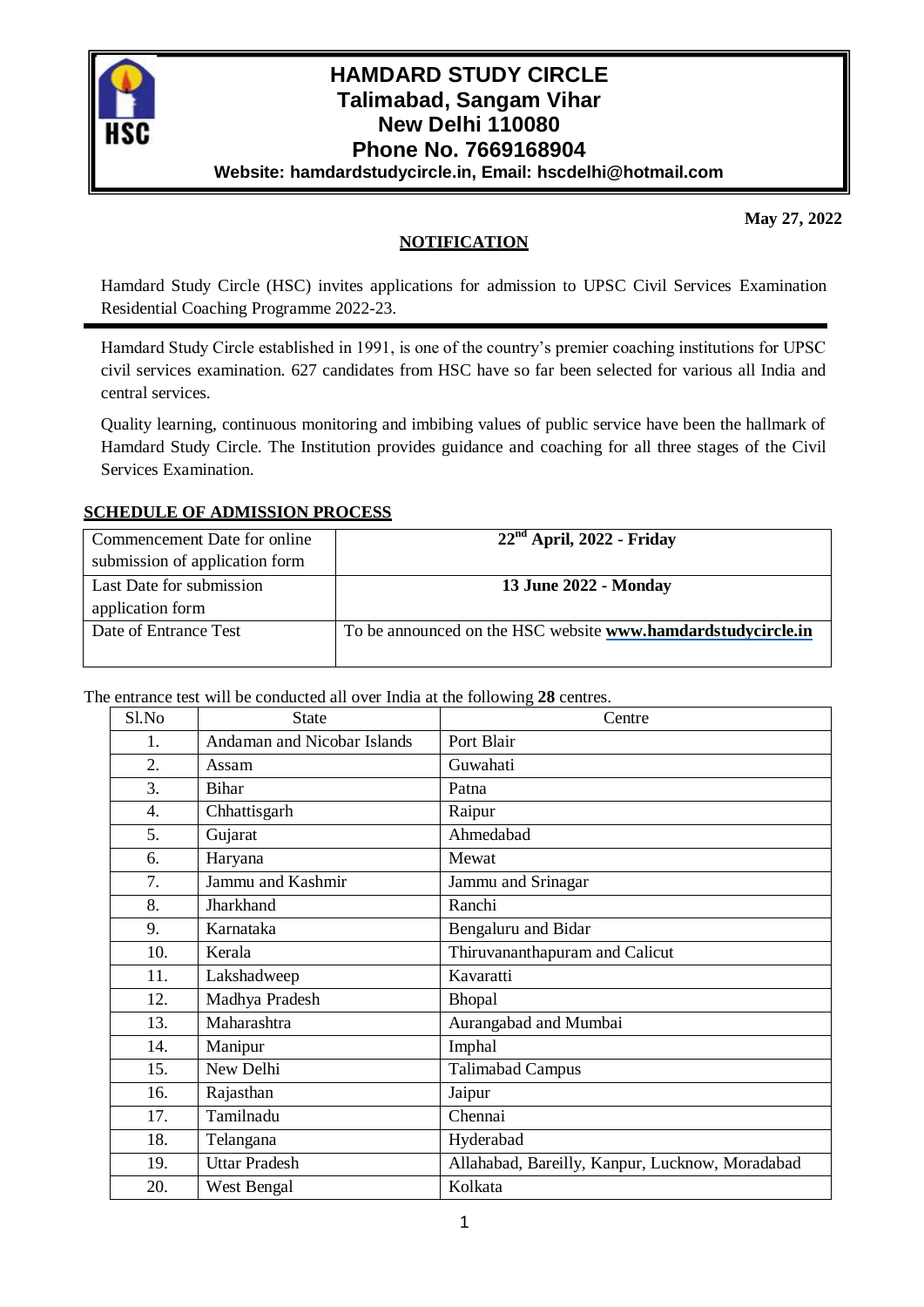## **APPLICATION FORM**

- Application form will be available on Hamdard Study Circle website **[\(www.hamdardstudycircle.in\)](http://www.hamdardstudycircle.in/).**
- **Read the instructions on page no. 3 carefully before applying and submitting the online admission form.**
- Candidates are advised to fill the application form on **desktop/laptop**. Our website does not support mobile phone software.
- **Correct Email ID, phone number and address are mandatory.**
- Communication with candidates will not be by post. All communication will be by email [\(hscdelhi@hotmail.com\)](mailto:hscdelhi@hotmail.com).
- Candidates cannot change the venue of test centre after submitting the application form.
- After successfully submitting the application, candidates will be able to generate and download the admit cards. **The date for downloading the Admit Card will be intimated subsequently on our website, after the date of entrance test is finalised.**
- In case of any issue regarding submission of application, candidates may contact Mr Gorakh Sharma on +91 8510005086 or Mrs Tasneem Fatima on +91 9971124443, between 10 a.m. and 5 p.m. on any working day.

## **ENTRANCE TEST**

- The Entrance Test will be conducted on the lines of UPSC Civil Services Examination.
- *General Studies (Paper I)*: 100 MCQ questions of 200 marks of two hours duration.
- *CSAT (Qualifying) (Paper II)*: 40 questions of 100 marks of one hour duration.
- *Essay Paper*: 100 marks (medium can be English/Hindi/Urdu) of one hour duration.
- There will be negative marking for objective type questions. One third of the marks will be deducted for each wrong answer.
- Essay copies of only top 700 candidates will be checked based on their merit in Paper I.
- The test for all three papers will be conducted on the same day.
- Use of black ball point pen is mandatory for Papers I and II.
- No electronic devices (mobile phone, smart watch, etc.) will be allowed inside examination centres.
- Shortlisted candidates will be called for Personality Test which will be conducted at HSC, Talimabad, New Delhi or depending upon the COVID situation, interviews may be conducted online. Personality test will be of 100 marks.
- **Candidates will be selected based on their performance in written and personality test.**

## **FACILITIES**

- The coaching programme is fully residential with both air-conditioned and non-air-conditioned accommodation for males (single rooms) and females (single and double rooms), quality mess facilities and other amenities at nominal charges.
- HSC provides an excellent ambience for serious candidates to prepare for the civil services examination. It has a well-equipped air-conditioned library, functioning 24 x 7 and free Wi-Fi.
- The year-long curriculum includes, free preliminary test series, mains test series at nominal rates, essay writing sessions, discussions, debates, regular interaction and feedback, classroom lectures and offline/online current affairs courses.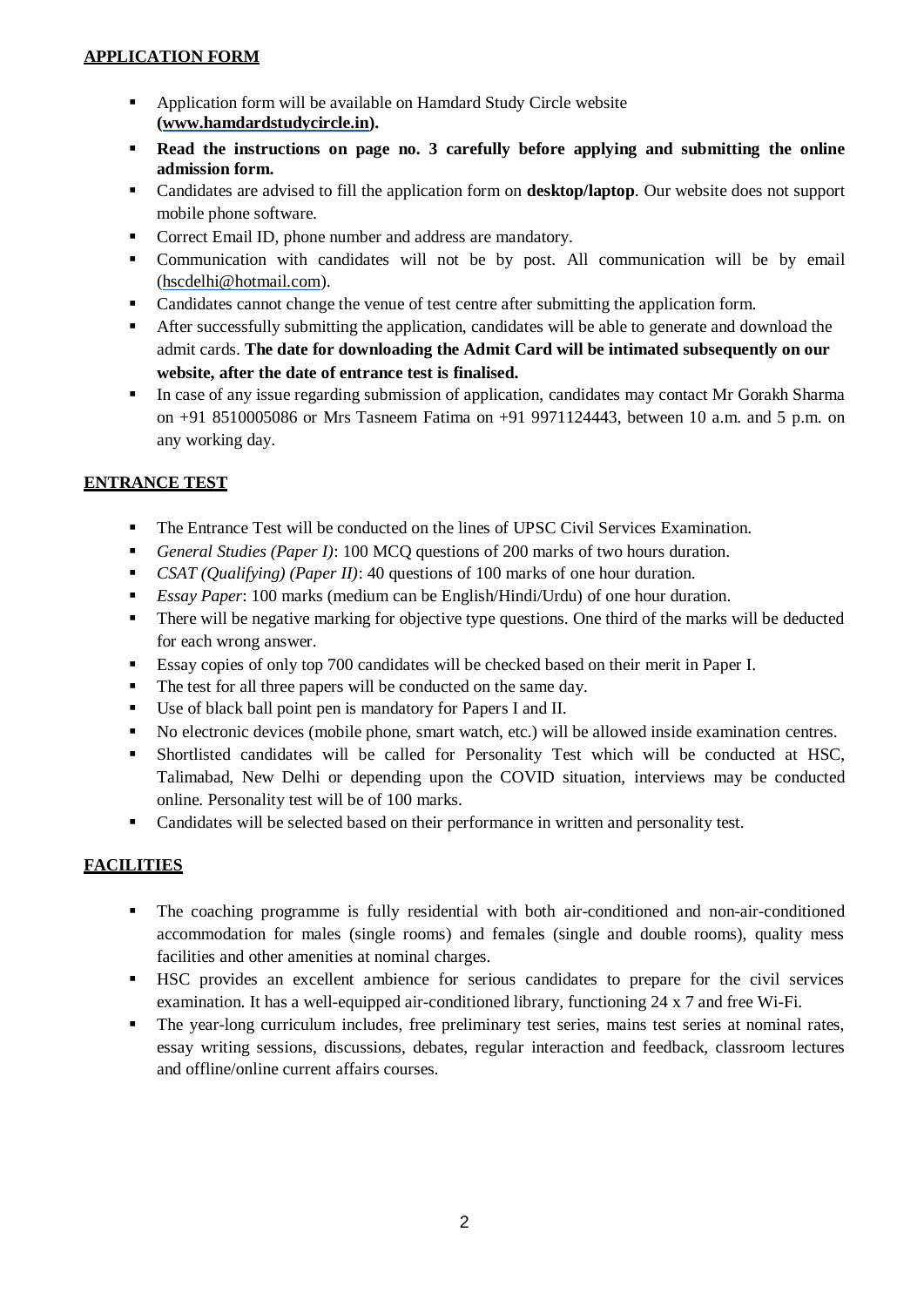### **RULES ON ADMISSION**

- **Candidates in HSC will not simultaneously pursue any academic programme for a degree/diploma/certificate course or pursue any offline coaching course run by any other coaching institute.**
- **The schedule for coaching laid down in HSC will be strictly followed.**
- **The candidates will follow all the Rules & Regulations of HSC.**

For information regarding the last date of submission of application forms, the date of the test, and any other relevant details, candidates are advised to regularly visit the HSC **website [www.hamdardstudycircle.in](http://www.hamdardstudycircle.in/)** as separate intimation will not be given.

#### **IMPORTANT INSTRUCTIONS FOR CANDIDATES BEFORE APPLYING & SUBMITTING THE PRELIMINARY COACHING PROGRAMME SESSION 2022-23 ADMISSION FORM ONLINE**

**Please keep the following information /items with you before applying:**

- **(i) Email id**
- **(ii) Mobile no**
- **(iii) Your Scanned photo**
- **(iv) Your Scanned signature**
- **(v) Credit card, Net banking or ATM-cum-Debit card**
- **(vi) Helpdesk Number**

#### **How to complete the HSC Application Form 2023**

The online form submission basically consists of two stages viz.

**Stage A :** Candidate's Registration Entering all the basic details

- **(i) Step 1**: Visit the official website of the HSC: hamdardstudycircle.in
- **(ii) Step 2**: On the right side of the screen, there will be a "NEW REGISTRATION" box (as shown in the screenshot below)

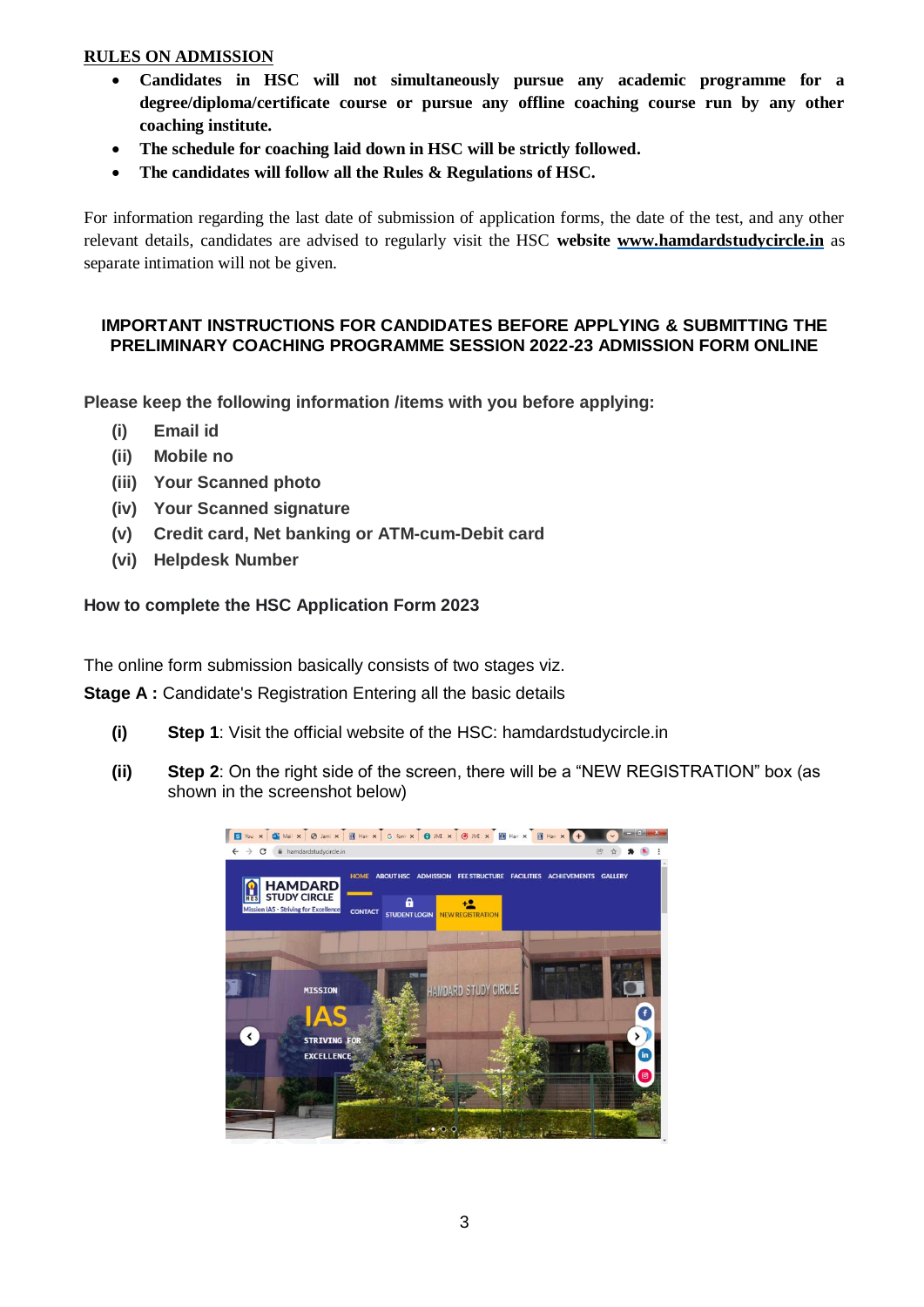**(iii) Step 3:** Click on the 'New Registration' button and enter the required details (as shown in the following screenshot).

If you are already registered on the website portal please enter your email & password and Click on **"Login Now".** If you are not registered, please click on **"Sign up".**

**(iv) Step 4:** After entering all the details, click on "**Signup Now".**

| <b>HAMDARD</b><br><b>STUDY CIRCLE</b><br>Mission IAS - Striving for Excellence                                               |  |
|------------------------------------------------------------------------------------------------------------------------------|--|
| Create a free student login now.                                                                                             |  |
| First Name                                                                                                                   |  |
| Enter First Name                                                                                                             |  |
| Last Name                                                                                                                    |  |
| Enter Last Name                                                                                                              |  |
| Email                                                                                                                        |  |
| Enter Email                                                                                                                  |  |
| Mobile No.                                                                                                                   |  |
| Enter Mobile No                                                                                                              |  |
| Password                                                                                                                     |  |
| Enter Password                                                                                                               |  |
|                                                                                                                              |  |
| Retype Password<br>Enter Password                                                                                            |  |
| <b>Signup Now!</b><br>Already a user? Sign In                                                                                |  |
| <b>HAMDARD</b><br><b>STUDY CIRCLE</b><br>m<br>Mission IAS - Striving for Excellence<br>Welcome back! Log in to your account. |  |
| Email address                                                                                                                |  |
| Email                                                                                                                        |  |
| Password                                                                                                                     |  |
| Password                                                                                                                     |  |
| Fogot Password?                                                                                                              |  |
| Admin Login<br><b>Login Now!</b>                                                                                             |  |
| Not a user? Sign up                                                                                                          |  |

Note: Please make sure to go through thoroughly all the basic details before confirming. Candidates will receive one confirmation Email thereafter, containing an activation link and Login details. Open your email account and click on the activation link given in Email or at Login Page for completing the registration process.